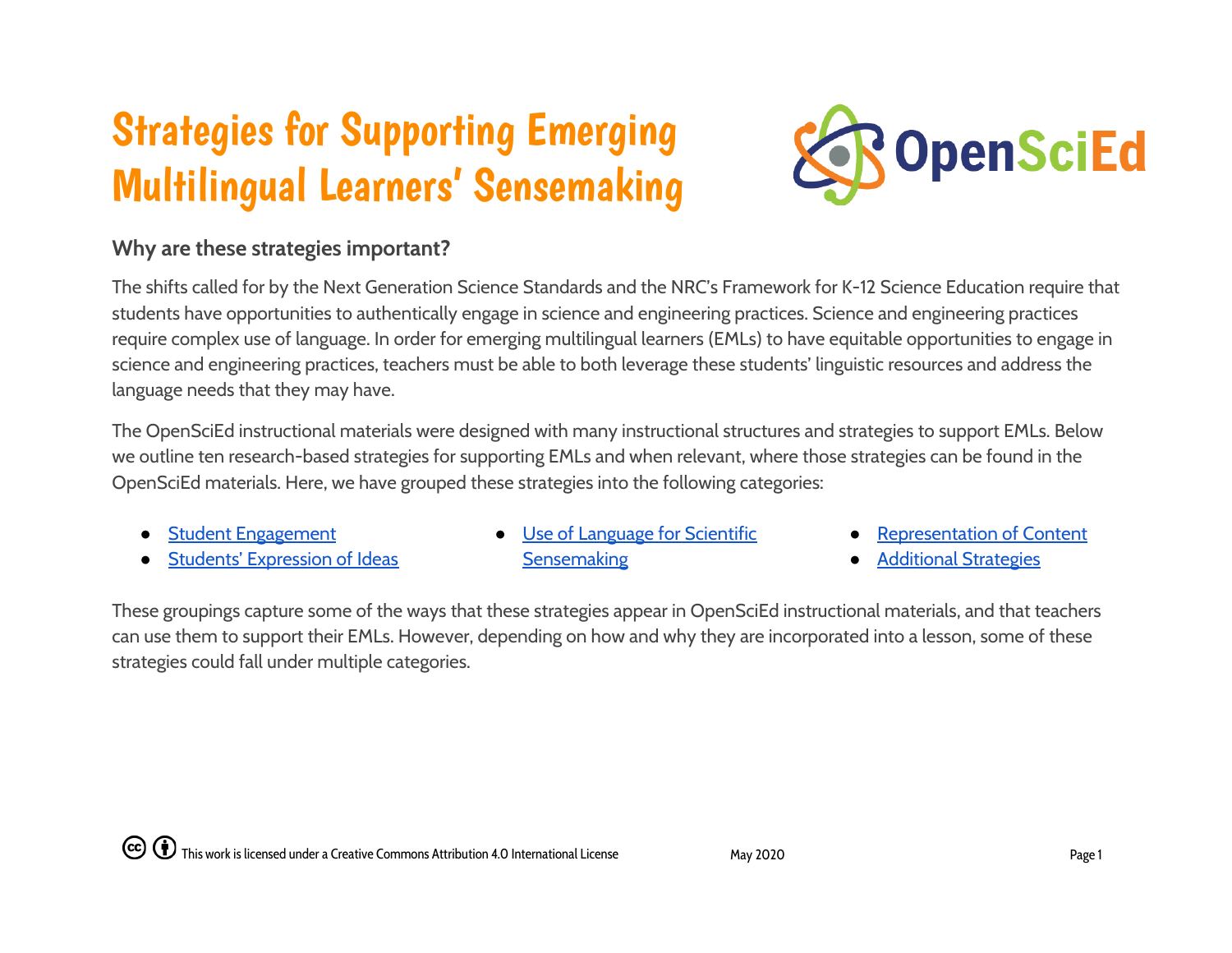## <span id="page-1-0"></span>Student Engagement

| *How are students engaged and/or motivated to learn? |  |  |
|------------------------------------------------------|--|--|
|                                                      |  |  |

| <b>Description</b>                                                                                                                    | Why this Strategy is Useful                                                                                                                                                                                                                                                | <b>Example of how the Strategy is Used</b>                                                                                                                                                                                |
|---------------------------------------------------------------------------------------------------------------------------------------|----------------------------------------------------------------------------------------------------------------------------------------------------------------------------------------------------------------------------------------------------------------------------|---------------------------------------------------------------------------------------------------------------------------------------------------------------------------------------------------------------------------|
| Situate a lesson or unit's anchoring<br>phenomena to your local context,<br>keeping in mind students' home<br>cultures and languages. | This can help make the phenomena more meaningful and<br>accessible for your EMLs, which in turn can support their<br>sensemaking.                                                                                                                                          | In each OpenSciEd unit's Anchoring<br>$\bullet$<br>Phenomenon Routine, which teachers can<br>further situate to their location context.<br>The Self-Documentation Technique is<br>$\bullet$<br>utilized in several units. |
| Provide students with opportunities<br>to talk in pairs or small groups before<br>students engage in whole-class<br>discussions.      | Smaller group structures offer EMLs a chance to engage in<br>sensemaking with their peers, and also offer them the space<br>to use their linguistic and nonlinguistic resources to express<br>their ideas (and learn from other students' uses of these<br>resources too). | Throughout the OpenSciEd units, before a<br>$\bullet$<br>whole class discussion, students are<br>prompted to first share ideas with partners or<br>small groups                                                           |

### <span id="page-1-1"></span>Students' Expression of Ideas

\**How are students able to express what they know in multiple ways?*

| <b>Description</b>                                                                                                                                                                                                              | Why this Strategy is Useful                                                                                                                                                                                                                                                                  | <b>Where this Strategy is Used</b>                                                                                                                                                                                                                  |
|---------------------------------------------------------------------------------------------------------------------------------------------------------------------------------------------------------------------------------|----------------------------------------------------------------------------------------------------------------------------------------------------------------------------------------------------------------------------------------------------------------------------------------------|-----------------------------------------------------------------------------------------------------------------------------------------------------------------------------------------------------------------------------------------------------|
| During moments when students are<br>tasked with expressing their ideas,<br>encourage them to do so through<br>linguistic (oral and written language)<br>and nonlinguistic modes (e.g.,<br>drawings, graphs, symbols, gestures). | Making connections between written or spoken words<br>and non-linguistic representations helps EMLs generate<br>richer understandings of scientific phenomena.                                                                                                                               | Throughout the OpenSciEd Units, when<br>$\bullet$<br>students update their progress tracker<br>When students record ideas or consensus<br>$\bullet$<br>models in their notebook                                                                     |
| Encourage students to use both<br>content-specific and everyday<br>registers.                                                                                                                                                   | This helps students fully express themselves, allowing<br>peers to evaluate, question, and build off their ideas.<br>Switching back and forth between different registers is<br>especially important for EMLs because it helps them<br>draw on their full range of meaning-making resources. | Throughout the OpenSciEd Units, students<br>$\bullet$<br>are given multiple opportunities to share<br>their ideas (e.g., when building their noticings<br>and wonderings chart, adding to the Driving<br>Questions Board, or taking an assessment). |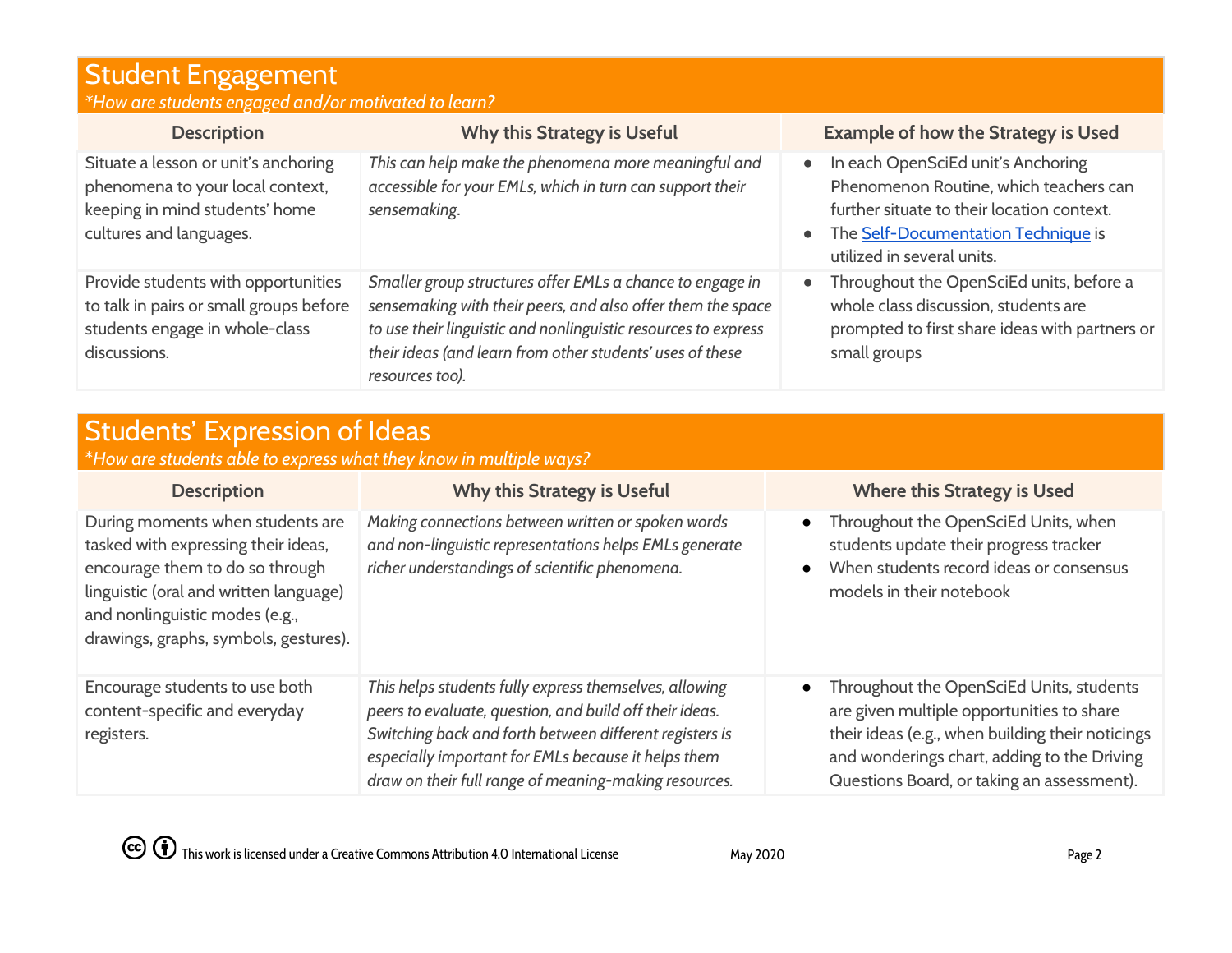## <span id="page-2-0"></span>Use of Language for Scientific Sensemaking

\*How are students unpacking how language can be used to make sense of phenomena and how language is used in science?

| <b>Description</b>                                                                                                                                                                                                                                                                                    | Why this Strategy is Useful                                                                                                                    | <b>Where this Strategy is Used</b>                                                                                                                          |
|-------------------------------------------------------------------------------------------------------------------------------------------------------------------------------------------------------------------------------------------------------------------------------------------------------|------------------------------------------------------------------------------------------------------------------------------------------------|-------------------------------------------------------------------------------------------------------------------------------------------------------------|
| Explicitly address how language is used for scientific<br>sensemaking (e.g., to construct questions, or make<br>claims that are supported by evidence).                                                                                                                                               | This transparency will allow EMLs to<br>more deeply understand how<br>language can be used to partake in<br>science and engineering practices. | During an OpenSciEd unit's Navigation<br>Routine when lesson questions are revised.<br>In OpenSciEd's Building Understandings, or<br>Consensus discussions. |
| Purposefully use sentence starters to model<br>particular oral or written language production skills,<br>like forming scientific questions, explanations, or<br>engaging in argument from evidence. It is important<br>that such scaffolds be used purposefully and<br>removed when no longer needed. | Sentence starters help EMLs develop<br>English language skills all the while<br>expressing their ideas to peers.                               | In the OpenSciEd Communicating in Scientific<br>Ways poster<br>In OpenSciEd's Building Understandings, or<br>Consensus discussions.                         |

#### <span id="page-2-1"></span>Representation of Content

*\*How are students able to access the information in multiple ways?*

| <b>Description</b>                                                                                                                                                                                | Why this Strategy is Useful                                                                                                                                            | <b>Where this Strategy is Used</b>                                                                                                 |
|---------------------------------------------------------------------------------------------------------------------------------------------------------------------------------------------------|------------------------------------------------------------------------------------------------------------------------------------------------------------------------|------------------------------------------------------------------------------------------------------------------------------------|
| Break down the meaning of scientific words that<br>are central to a lesson, especially if these words<br>have different meanings in different contexts (i.e.,<br>in science versus everyday use). | This provides EMLs the chance and space in<br>which to discuss any preconceptions about<br>the meaning of the word(s), and to draw<br>upon their personal experiences. | When deciding whether a word is one<br>students will "earn" or "encounter"<br>In OpenSciEd's Initial Ideas discussions             |
| Use multiple types of representations to develop<br>students' understanding of new vocabulary (e.g.,<br>gesturing, drawing a representation).                                                     | Doing so helps EMLs form a deeper<br>understanding of new vocabulary related to<br>the focal science topic.                                                            | In OpenSciEd's Building Understandings,<br>or Initial Ideas discussions<br>When adding newly "earned" vocabulary<br>to a Word Wall |